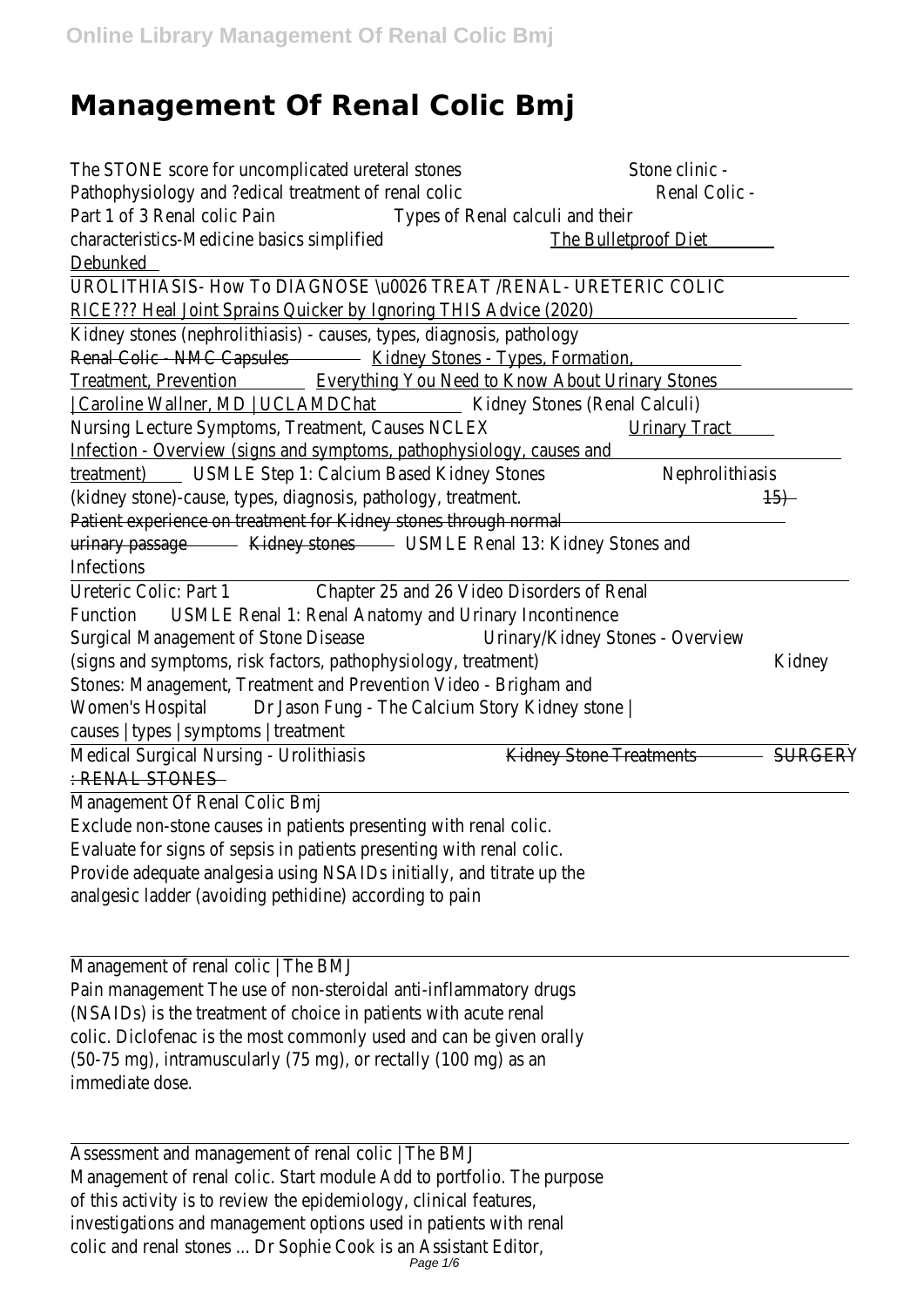British Medical Journal, London. Disclosure :

Management of renal colic - BMJ The recommended analgesic treatments are based on the NICE guideline on the assessment and management of renal and ureteric stones . Nonsteroidal anti-inflammatory drugs (NSAIDs) The mechanism of pain generation in acute renal and ureteric colic is mediated by prostaglandins, thromboxane A2, and smooth muscle spasm [Steinberg, 2016].

Scenario: Management | Management | Renal or ureteric ... As yet, there is no direct evidence to inform the use of ?-agonists as analgesic adjuncts in the treatment of pain associated with renal colic. It has been hypothesised 20. , 21 that they may alleviate pain in patients with renal colic via ureteral relaxation mediated through ?-adrenoreceptor stimulation.

?-Adrenoreceptor agonists in the management of ... - BMJ Open Nephrolithiasis (kidney stones) is a common condition, typically affecting adult men more commonly than adult women, although this difference is narrowing. Patients typically present with acute renal colic, although some patients are asymptomatic. Multiple risk factors include chronic dehydration...

Nephrolithiasis - Differentials | BMJ Best Practice Objectives: To assess the current practice of emergency management of renal colic in a district hospital, review literature, implement new guidelines, and assess them. Methods: Data were collected about the use of analgesia, waiting time for intravenous urography (IVU), and admission status of patients presenting to the hospital with symptoms of renal colic over the period of three months.

Improving the effectiveness of the emergency management of ... A short cut review was carried out to establish whether intravenous non-steroidal anti-inflammatory drugs are better than opioids at reducing pain in renal colic. 230 papers were found, of which five presented the best evidence to answer the clinical question, these have been meta-analysed by the Cochrane collaboration.

Intravenous NSAID's in the management of renal colic ... Stewart, A. and Joyce, A. (2008) Modern management of renal colic. Trends in Urology, Gynaecology & Sexual Health13(3), 14-17. Ting, J. (2008) 'Watered down' renal colic: using tap water mixed with blood to simulate macroscopic haematuria. Emergency Medicine Australasia20(1),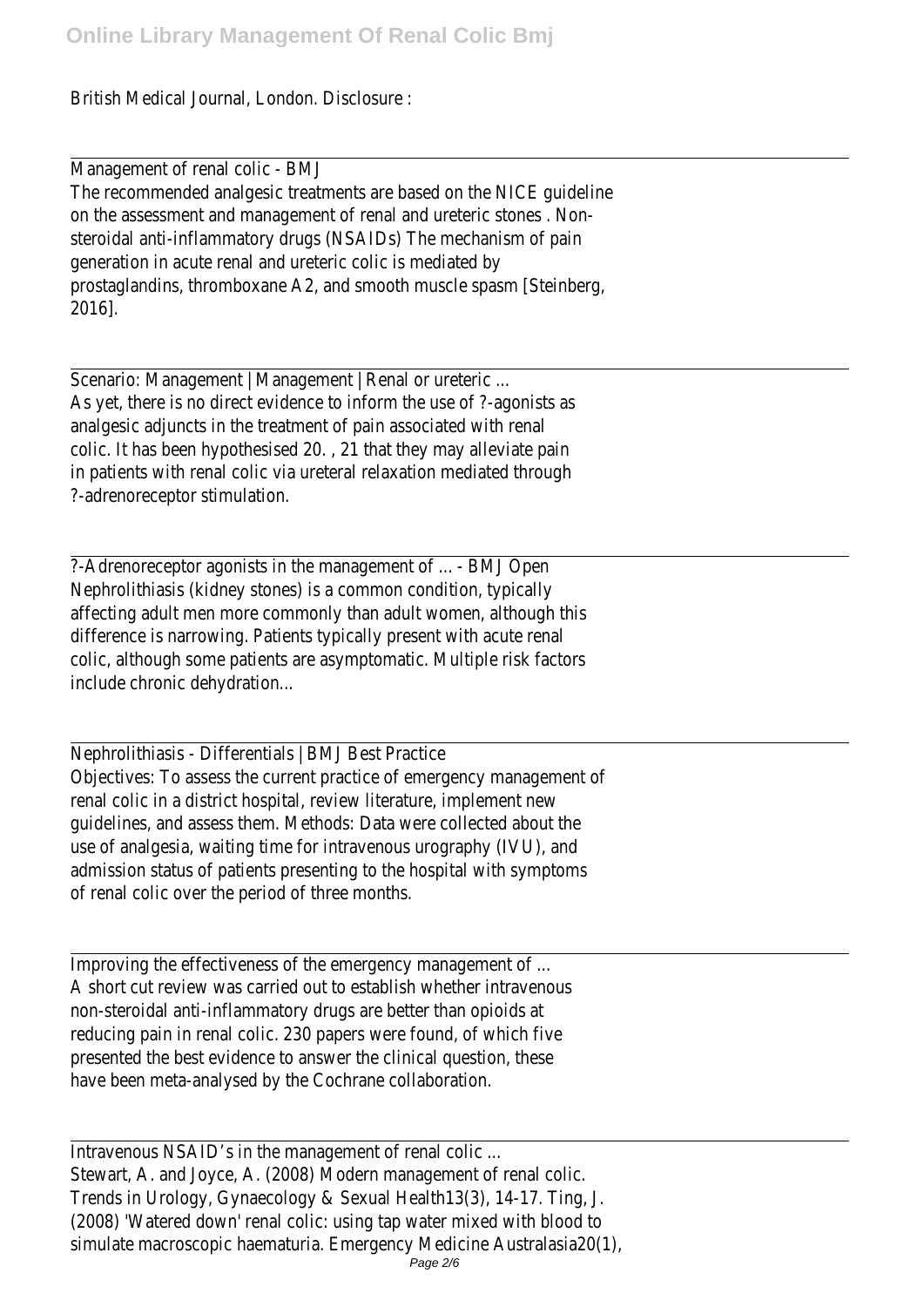## 85-86.

References | Renal or ureteric colic - acute | CKS | NICE Management of renal colic in primary care In a patient suspected of having renal colic initial management will generally include: Acute pain control with either a non-steroidal anti-inflammatory drug (NSAIDs or morphine (see below) Laboratory testing, e.g. serum creatinine and full blood count

Managing patients with renal colic in primary care - BPJ ... Renal colic is a common cause of ED presentations and the excruciating pain demands effective analgesia to be administered in the shortest possible time. To minimise the delay in rapid administration of effective and safe analgesia, an evidence-based protocol is needed.

What is the best analgesic option for patients ... - BMJ Open Ureteric stones is a common cause for attendance to the A&E department. Active or conservative management is delivered dependent on the relevant history, clinical condition, and investigation results. The majority of patients can be treated conservatively and do not require admission.

The management of ureteric stones in ... - BMJ Open Quality Imaging is frequently used to direct the diagnosis and management of renal colic. Choices for assessing the urinary tract include kidney–ureter–bladder x-ray films (KUB), intravenous pyelourethrography (IVPU), ultrasound and CT.

Bedside ultrasound and the assessment of renal colic: a ... Background Identification of people with deteriorating health is essential for quality patient-centred care and optimal management. The Supportive and Palliative Care Indicators Tool (SPICT) is a guide to identifying people with deteriorating health for care planning without incorporating a prognostic time frame. Objectives To improve renal nursing staff confidence in identifying patients ...

The STONE score for uncomplicated ureteral stores and clinic -Pathophysiology and ?edical treatment of renal collenal Colic -Part 1 of 3 Renal colic Pain Types of Renal calculi and their characteristics-Medicine basics simplified The Bulletproof Diet Debunked

UROLITHIASIS- How To DIAGNOSE \u0026 TREAT /RENAL- URETERIC COLIC RICE??? Heal Joint Sprains Quicker by Ignoring THIS Advice (2020)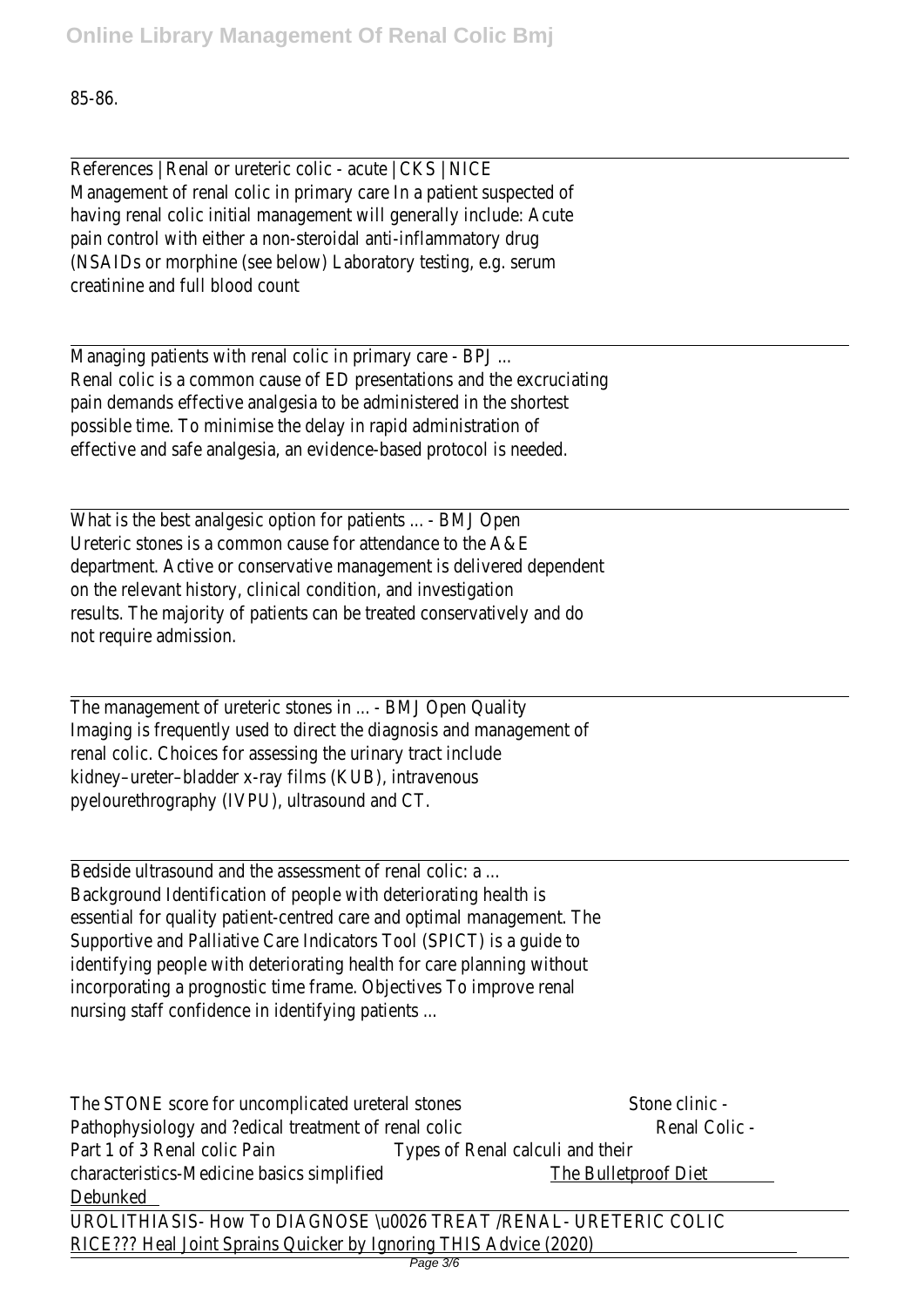Kidney stones (nephrolithiasis) - causes, types, diagnosis, pathology Renal Colic - NMC Capsuld sidney Stones - Types, Formation,

Treatment, PreventioEverything You Need to Know About Urinary Stones | Caroline Wallner, MD | UCLAMDCKathey Stones (Renal Calculi) Nursing Lecture Symptoms, Treatment, Causes NCLEX Tract Infection - Overview (signs and symptoms, pathophysiology, causes and treatment)USMLE Step 1: Calcium Based Kidney Stowershrolithiasis (kidney stone)-cause, types, diagnosis, pathology, treatmen#5) Patient experience on treatment for Kidney stones through normal urinary passageKidney stonesUSMLE Renal 13: Kidney Stones and Infections

Ureteric Colic: Part 1Chapter 25 and 26 Video Disorders of Renal FunctionUSMLE Renal 1: Renal Anatomy and Urinary Incontinence Surgical Management of Stone Disedsinary/Kidney Stones - Overview (signs and symptoms, risk factors, pathophysiology, treatmekibley Stones: Management, Treatment and Prevention Video - Brigham and Women's Hospit&r Jason Fung - The Calcium Story Kidney stone | causes | types | symptoms | treatment

Medical Surgical Nursing - UrolithiasisKidney Stone Treatments RERY : RENAL STONES

Management Of Renal Colic Bmj Exclude non-stone causes in patients presenting with renal colic. Evaluate for signs of sepsis in patients presenting with renal colic. Provide adequate analgesia using NSAIDs initially, and titrate up the analgesic ladder (avoiding pethidine) according to pain

Management of renal colic | The BMJ Pain management The use of non-steroidal anti-inflammatory drugs (NSAIDs) is the treatment of choice in patients with acute renal colic. Diclofenac is the most commonly used and can be given orally (50-75 mg), intramuscularly (75 mg), or rectally (100 mg) as an immediate dose.

Assessment and management of renal colic | The BMJ Management of renal colic. Start module Add to portfolio. The purpose of this activity is to review the epidemiology, clinical features, investigations and management options used in patients with renal colic and renal stones ... Dr Sophie Cook is an Assistant Editor, British Medical Journal, London. Disclosure :

Management of renal colic - BMJ The recommended analgesic treatments are based on the NICE guideline on the assessment and management of renal and ureteric stones . Nonsteroidal anti-inflammatory drugs (NSAIDs) The mechanism of pain generation in acute renal and ureteric colic is mediated by prostaglandins, thromboxane A2, and smooth muscle spasm [Steinberg, 2016].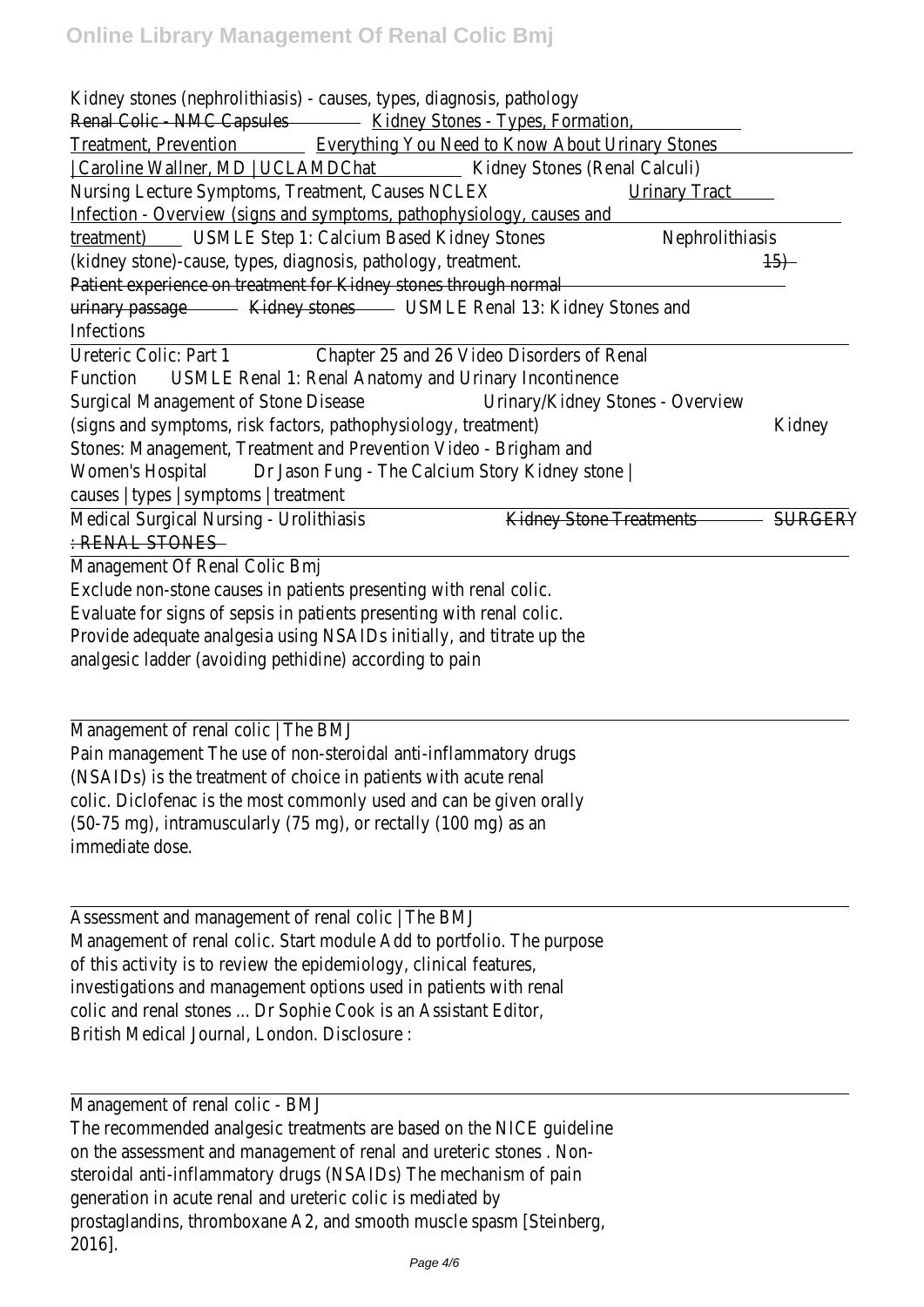Scenario: Management | Management | Renal or ureteric ... As yet, there is no direct evidence to inform the use of ?-agonists as analgesic adjuncts in the treatment of pain associated with renal colic. It has been hypothesised 20. , 21 that they may alleviate pain in patients with renal colic via ureteral relaxation mediated through ?-adrenoreceptor stimulation.

?-Adrenoreceptor agonists in the management of ... - BMJ Open Nephrolithiasis (kidney stones) is a common condition, typically affecting adult men more commonly than adult women, although this difference is narrowing. Patients typically present with acute renal colic, although some patients are asymptomatic. Multiple risk factors include chronic dehydration...

Nephrolithiasis - Differentials | BMJ Best Practice Objectives: To assess the current practice of emergency management of renal colic in a district hospital, review literature, implement new guidelines, and assess them. Methods: Data were collected about the use of analgesia, waiting time for intravenous urography (IVU), and admission status of patients presenting to the hospital with symptoms of renal colic over the period of three months.

Improving the effectiveness of the emergency management of ... A short cut review was carried out to establish whether intravenous non-steroidal anti-inflammatory drugs are better than opioids at reducing pain in renal colic. 230 papers were found, of which five presented the best evidence to answer the clinical question, these have been meta-analysed by the Cochrane collaboration.

Intravenous NSAID's in the management of renal colic ... Stewart, A. and Joyce, A. (2008) Modern management of renal colic. Trends in Urology, Gynaecology & Sexual Health13(3), 14-17. Ting, J. (2008) 'Watered down' renal colic: using tap water mixed with blood to simulate macroscopic haematuria. Emergency Medicine Australasia20(1), 85-86.

References | Renal or ureteric colic - acute | CKS | NICE Management of renal colic in primary care In a patient suspected of having renal colic initial management will generally include: Acute pain control with either a non-steroidal anti-inflammatory drug (NSAIDs or morphine (see below) Laboratory testing, e.g. serum creatinine and full blood count